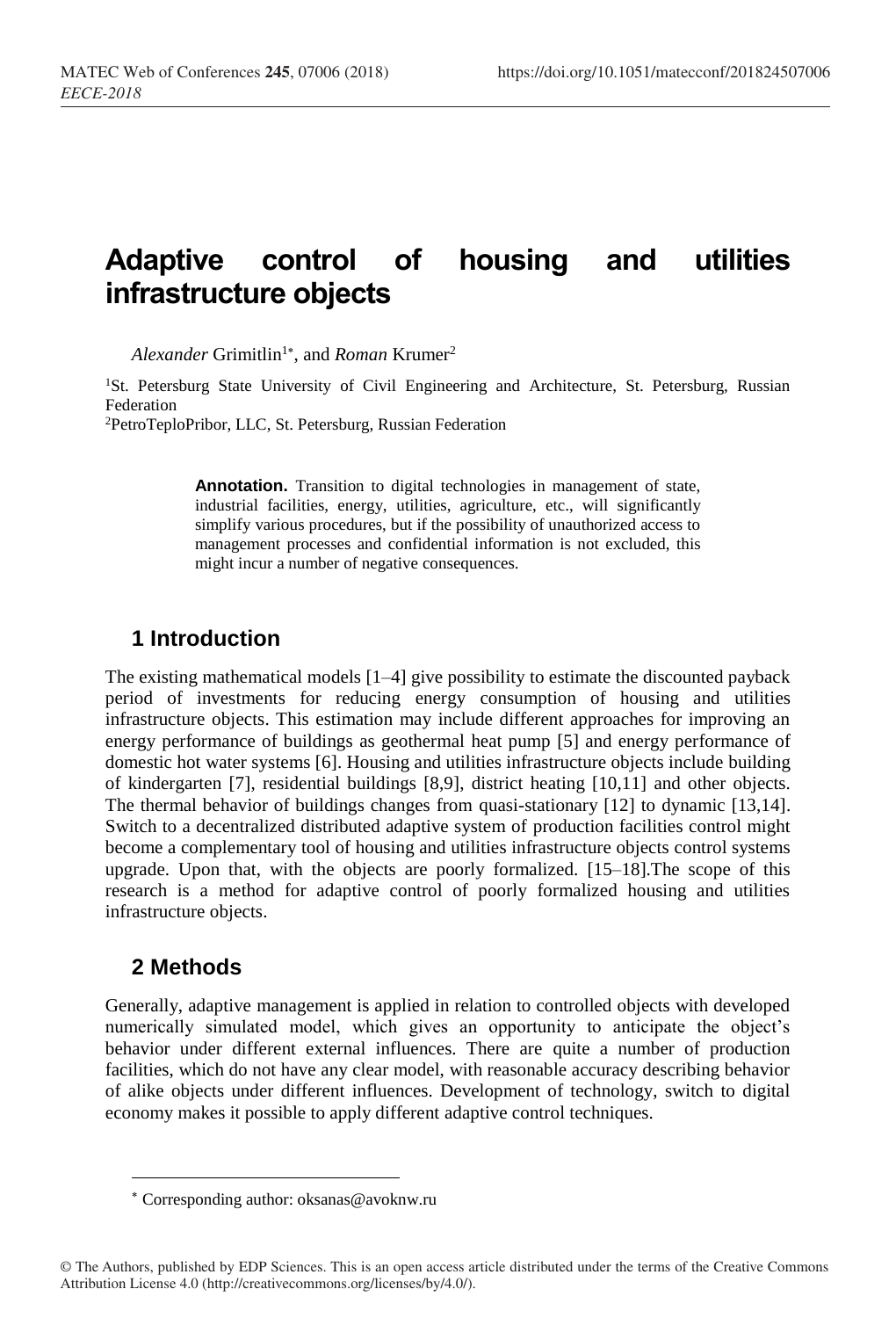## **3 Results and Discussion**

It is understood that this causes an increase of requirements to the field control means (controllers) being (as a rule) proximately at the object and performing this object full scale control, conveying information concerning the process progress and the controlled object status to the upper level. At that, inappropriate commands, coming from the automated control system upper level, should be rejected.

As the controllers' hardware and software abilities grow, there are increasingly used techniques of production facilities adaptive control and techniques of intelligent diagnostics in different branches of economy and housing and utilities infrastructure, including gas and heat supply systems equipment control.

Adaptive control provides optimal objects control in all its operating modes, which ensures energy efficiency increase of all these production facilities

Beyond that, adaptive control permits to dramatically reduce the controlled objects setup costs. For example, using this technique for boiler control will provide an opportunity to practically eliminate such a labor-consuming and costly procedure as thermotechnical setup.

There are different adaptive control techniques, some way or another stipulating identification of PID control law indices, which could be adjusted in the course of the object operation.

For several controlled objects, for example, in atomized district heating, heat supply and space-heating systems, "appliance of traditional PID controllers in digital control systems is inconvenient, as improvement upon quality criterion does not provide stability, because of which it is necessary to apply improvement with stability conditions concerned constraints" [1].

Classical approaches to control, for example, [2], [3], are based on the speculation that it is possible to get, though a complicated one, but a precise analytically set form of functional relationship of the control system input and output signals with the following adjustment of the values of the indices included into it.

While using of the alike techniques, apart from relative complexity of their mathematical description and, respectively - programming, there is a probability of the controlled object characteristics admissible values limits violation because of absence of the constraints necessary to provide stability.

These techniques are as well not applicable in cases of absence of the numerically simulated model of the controlled object, i.e. in relation to poorly formalized objects.

In [4] one can find a way of adaptive control according to precedents, in compliance with which there are composed state classes of the controlled objects with the known reaction of every class object. Pursuing the objective after a finite number of controlling actions is reached by means of use of information about similar controlled objects behavior.

Such a technique claims an extensive precedents library, as well there are plenty of similar controlled objects, which characteristics and response to external influence differ from each other.

For example, characteristics of boilers, manufactured according to the same drawings, differ. Such objects as well include different buildings, constructed according to the same project and bearing different characteristics.

The following techniques of adaptive control are put forward for adaptive control of poorly formalized objects, possessing a substantial response rate, i.e. the rate of the output parameter change, following the controlling action, surpasses by far the controller input signals process (measurement) time and the time of the controlling action formation.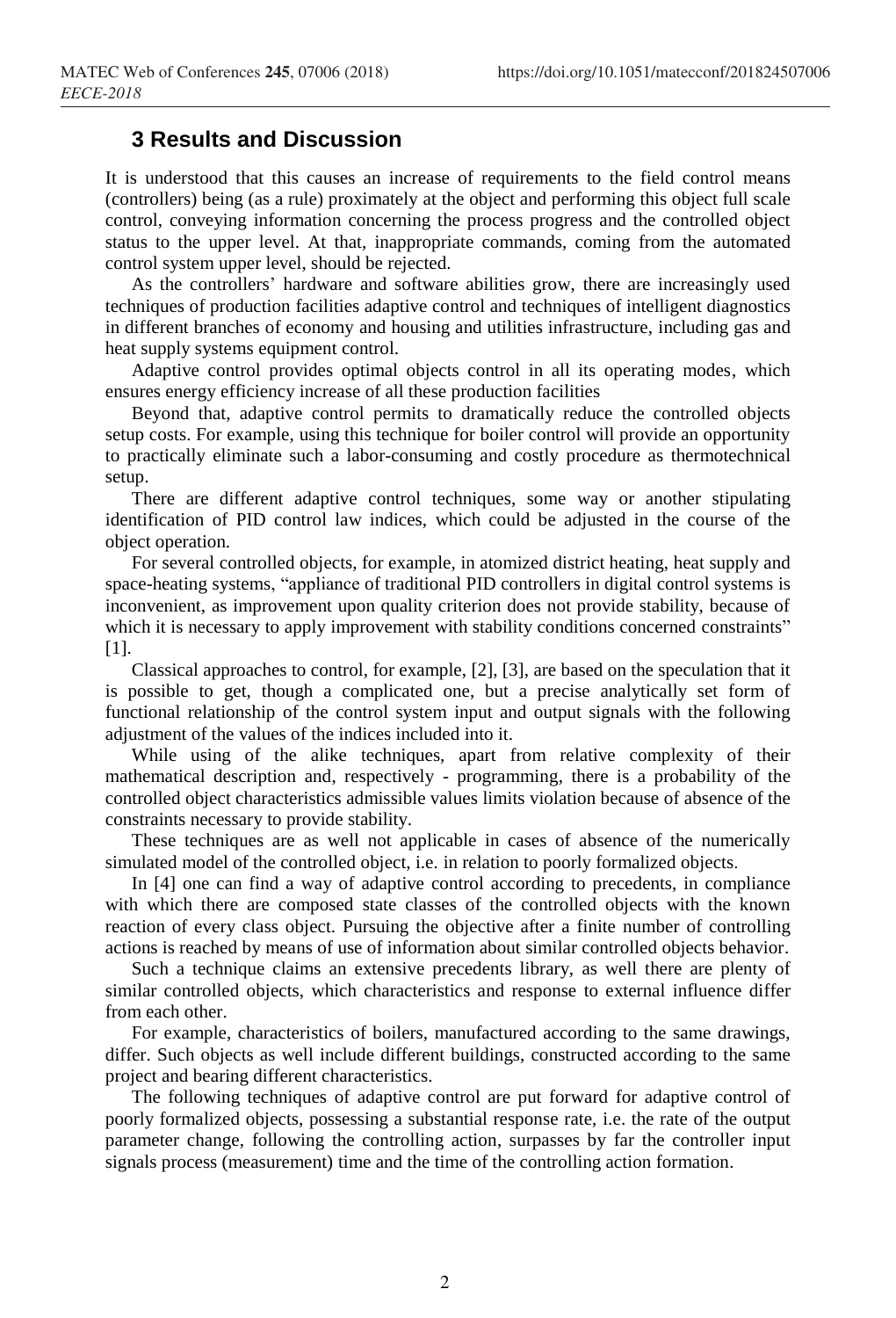The first proposed technique [21] provides adaptive control of heat consumption of a building.

The following data is entered into the heat introduction control system:

 $q_{\text{or}}^{\text{rp}}$  specific characteristic of thermal energy input to provide heat and ventilation of a building – thermal energy consumption per 1  $m<sup>3</sup>$  of the heated volume in unit time under differential temperature of 1 °C),  $W/(m^3 \cdot ^{\circ}C)$  – specific heat consumption for the set building type (multicompartment building, school, child welfare institution, hospital etc.), determined by health and safety regulations in power, for example, in the Russian Federation specific heat consumption regulations are specified in Construction Rules 50.13330.2012 "Buildings Heat Insulation" (Tables 13 and 14);

 $t_{\text{BH}}^{\text{rp}}$  in-building air temperature °C, required according to sanitary standards or set by the user;

 $Vh$  – building volume,  $(m^3)$ .

Measured values:

- outdoor temperature t<sup>rp</sup>, °C;
- in-building temperature  $t_{BH}$ , °C.

The amount of thermal energy consumed per hour to provide heating in the set building with the heated volume Vh (m3) according to the formula (1) under real differential temperature is defined:

$$
Q_{\text{or}}^{\text{TP}} = V_h \times \left( t_{\text{BH}}^{\text{TP}} - t_{\text{HP}} \right) \times q_{\text{or}}^{\text{TP}} \times 0.86 \times 10^{-6}, \text{Gcal/h.}
$$
 (1)

The control device performs input of the received thermal energy amount into the heat supply system of the building. Upon that there is measured the in-building air temperature  $t_{\text{BH}}$  really formed upon the thermal energy  $Q_{\text{or}}^{\text{rp}}$  input. If  $t_{\text{BH}}^{\text{rp}} = t_{\text{BH}}$ 1, the control device does not change the amount of thermal energy fed into the building before a change either of the outdoor temperature or of the set in-building temperature.

If  $t_{BH}^{\text{TP}} \neq t_{BH1}$ , then  $Q_{\text{OT}}^{\text{TP}}$  is defined, i.e. the amount of the thermal energy necessary to provide  $t_{\text{BH}}^{\text{TP}}$  according to the formula (2):

$$
Q_{\text{or}1}^{\text{TP}} = Q_{\text{or}}^{\text{TP}} \frac{\left(t_{\text{BH}}^{\text{TP}} - t_{\text{HB}}\right)}{\left(t_{\text{BH}1} - t_{\text{HB}}\right)}.\tag{2}
$$

The control device performs input of the thermal energy  $Q_{\text{or}1}^{\text{rp}}$  into the heat supply system, the temperature  $t_{\text{BH2}}$  is measured and compared with  $t_{\text{BH}}^{\text{TP}}$ .

If  $t_{\text{BH}}^{\text{TP}} \neq t_{\text{BH2}}$ , the procedure is repeated.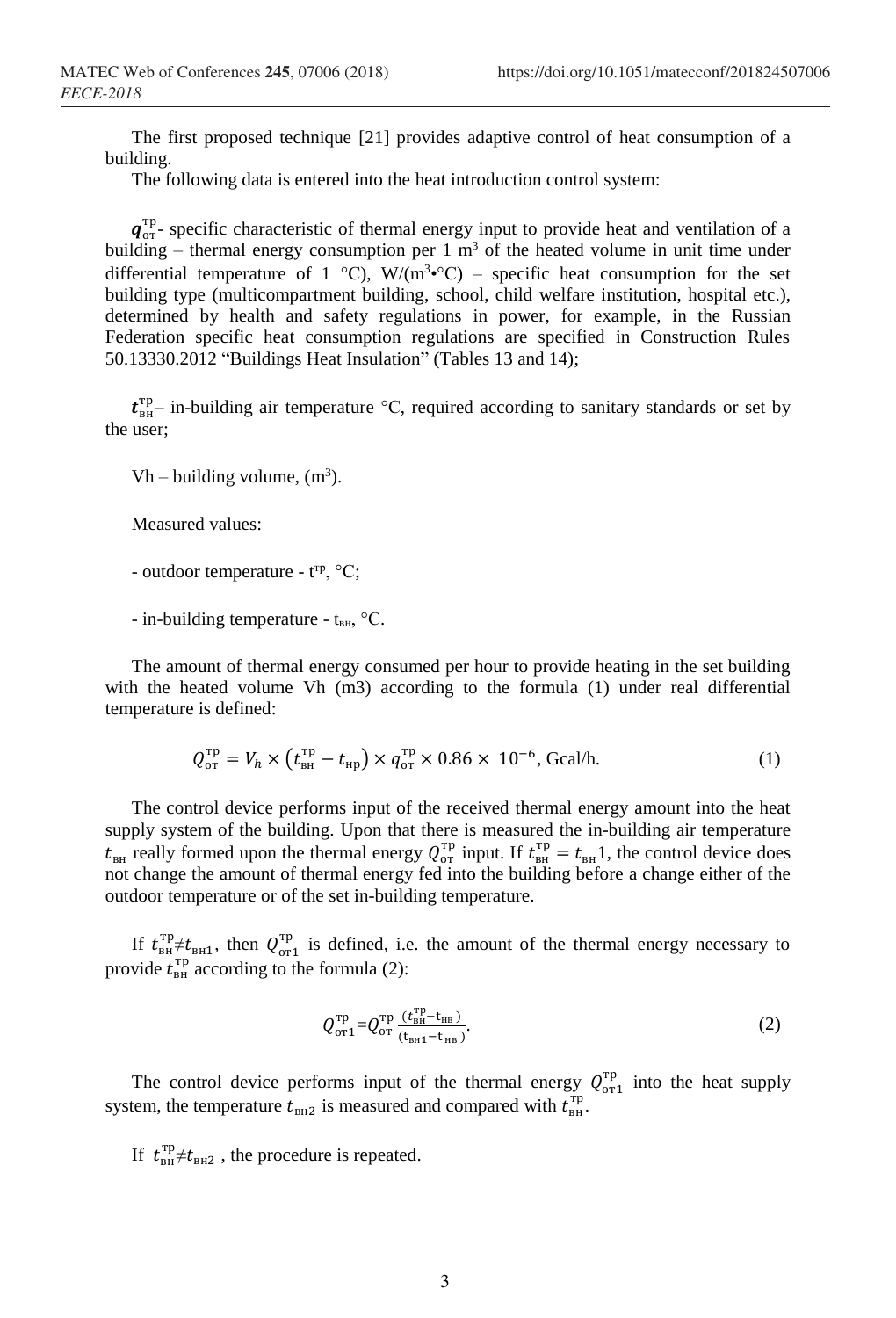Let us assume that under  $Q_{\text{orm}}^{\text{TP}}$  the condition  $t_{\text{BH}}^{\text{TP}} = t_{\text{BH}(n+1)}$  is fulfilled, then the correction index  $k = Q_{\text{or}n}^{\text{rp}} / Q_{\text{or}}^{\text{rp}}$  can be defined

In this case, in future the amount of thermal energy, necessary to set the required temperature, is defined according to the formula (3):

$$
Q_{\text{or}}^{\text{TP}} = V_h \times \left( t_{\text{BH}}^{\text{TP}} - t_{\text{HP}} \right) \times q_{\text{or}}^{\text{TP}} \times 0.86 \times k \times 10^{-6}, \text{Gcal/h.}
$$
 (3)

In order to save energy and to improve energy efficiency, there were specified buildings energy efficiency classes, and there is expected introduction of heat consumption social norms. Upon that there is a probability of receiving certain bonuses when meeting the indicated requirements. Accordingly the proposed heat consumption control technique provides additional adjusting indices:

 $k_1 < 1$ , which value is defined depending on the building energy efficiency class

 $k_2$  – limiting thermal energy consumption within the social norms limits, set for a certain building type.

In that case  $(3)$  will be written as  $(4)$ :

$$
Q_{\text{or}}^{\text{TP}} = V_h \times \left( t_{\text{BH}}^{\text{TP}} - t_{\text{HP}} \right) \times q_{\text{or}}^{\text{TP}} \times k \times k_1 \times k_2 \times 0.86 \times 10^{-6}, \text{Gcal/h.}
$$
 (4)

In order to perform adaptive control of poorly formalized objects, when dependence of the controlled parameter from the controlling action differs from the linear one, there is provided the technique [5].

In case of absence of the opportunity to define the controlling parameter initial value, and if the dependence of the controlled parameter from the controlling action is admittedly not linear, the provided technique stipulates preliminary test startups of the controlled object under different controlling actions and permanent external action, at that, there should be stipulated limitations excluding exceedance of known in advance threshold limit values and loss of stability of the controlled object.

Upon that, during the test startups there is performed registration of the controlling actions values and of the received values of the controlled parameter after the parameter reaches the set value and the dependence (5) is estimated:

$$
y = f(x, 1/z), \tag{5}
$$

where

 $y -$  controlled parameter,

 $x -$  controlling parameter,

 $z -$  external action

There should be performed two test startups of the controlled object, when  $z = const$  and the controlling parameter value  $x_i x_{i+1}$ , upon that the controlled parameter takes values  $y_i$  and  $y_{i+1}$  correspondingly (see. Figure 1).

Now, it is time to specify the controlled parameter setting  $y = y_{in}$ .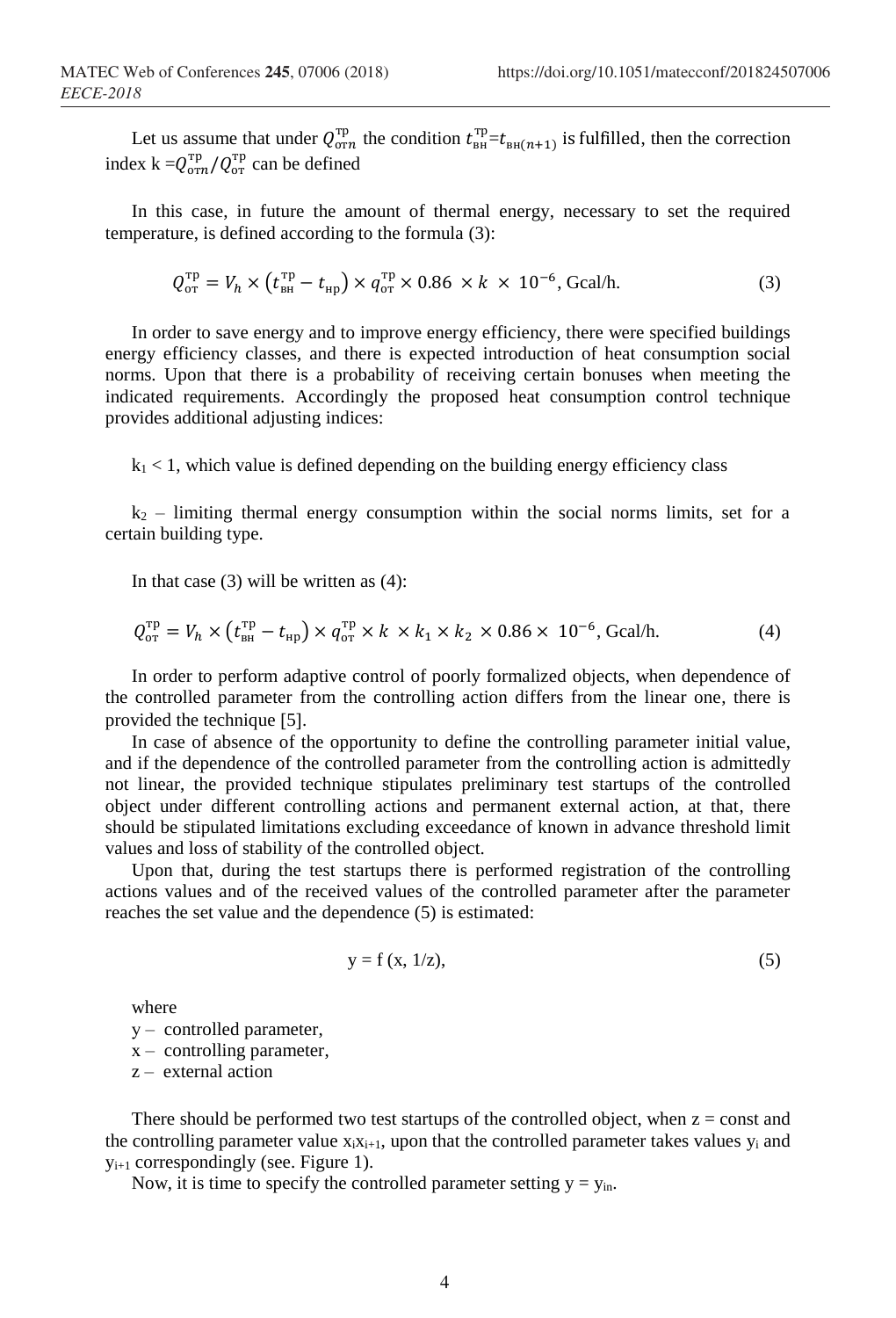



The value of the controlling parameter xin, giving the opportunity to reach the required value yin in case the dependence (5) is linear, will be identified according to the formula (6).

$$
X_{in} = X_i + (Y_{in} - Y_i) \times \frac{Y_{i+1} - Y_i}{X_{i+1} - X_i}.
$$
 (6)

Let us set x = xin, upon that the controlled parameter value comes up to y=y<sub>in1</sub>≠ y<sub>in</sub> and, if  $(y_{in1} - y_{in}) > (\pm \delta)$ , where  $\delta$  – the controller dead band, set in the control device database, and identify the new value of the controlling parameter  $x = x_{in+1}$  according to the formula (7).

$$
X_{in+1} = X_{in} + (Y_{in} - Y_i) \times \frac{Y_{in1} - Y_i}{X_{in} - X_i}.
$$
 (7)

The like procedures are repeated up to the moment the condition  $(y_{in1} - y_{in}) \le (\pm \delta)$  is fulfilled. The received data are saved. Thus the table of correspondence of the controlled parameter with the controlling parameter value is made. Similar procedures repeat at  $z \neq$ const.

The memory space needed to save the necessary amount of the dependence of the controlled parameter from the controlling parameter and from the controlling action is relatively small and is supplied by current specialized industrial controllers [19].

The described method is patented [20].

#### **5 Conclusion**

As can be seen from the above, the proposed adaptive control techniques enable optimal control of different housing and utilities infrastructure objects etc.